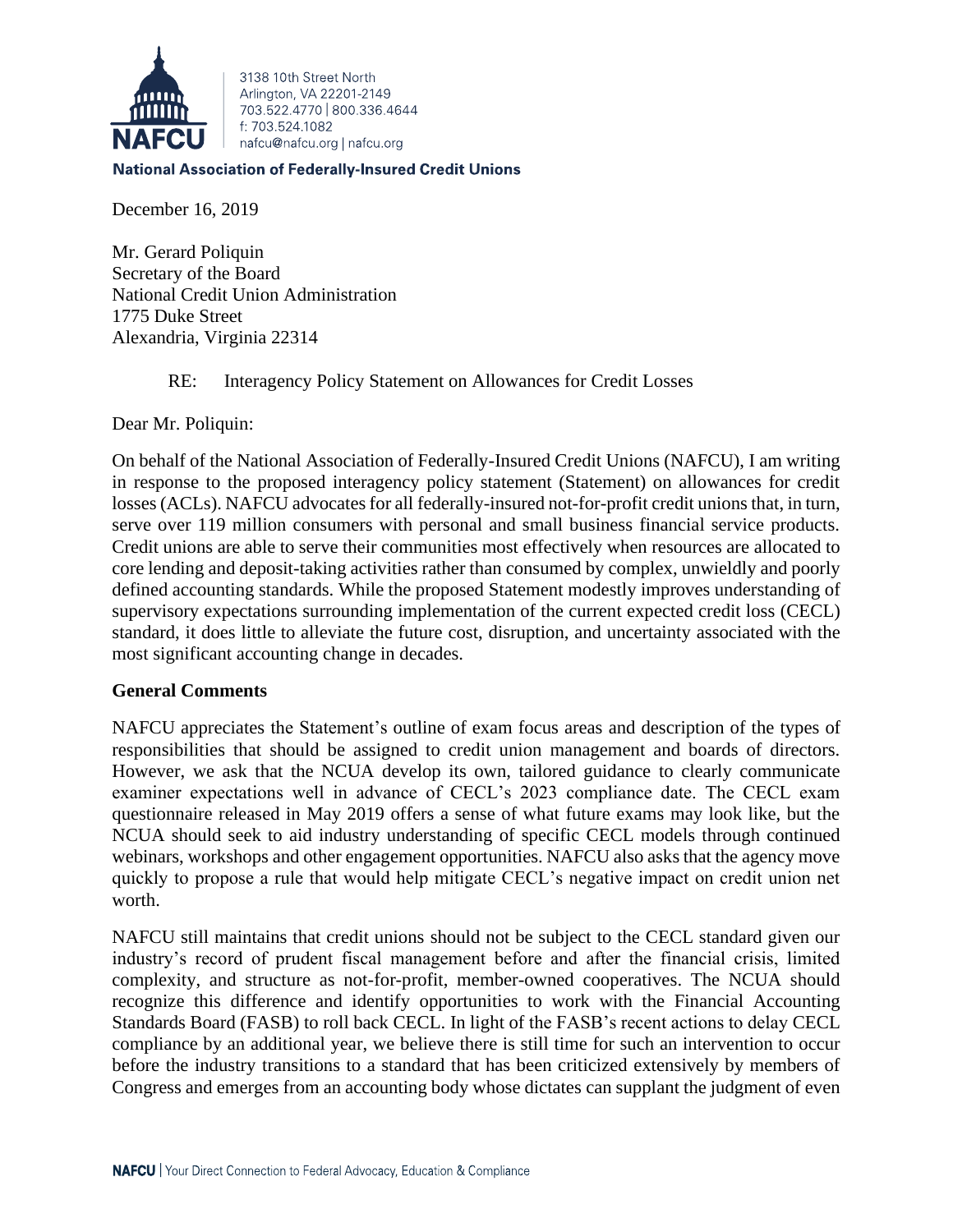National Credit Union Administration December 16, 2019 Page 2 of 3

independent federal agencies. Even if such collaboration is unlikely, we urge the NCUA to unilaterally consider actions that it may take to mitigate CECL's future impact.

## **The Statement should include practical examples to illustrate how credit unions can comply with CECL using simplified models.**

The Statement provides that ACLs should be measured by considering the effects of past events, current conditions, and reasonable and supportable forecasts on the collectibility of the institution's financial assets. Consistent with the FASB's guidance, it explains in general terms how CECL should be applied and indicates that management is required to use relevant forward-looking information and expectations drawn from reasonable and supportable forecasts when estimating expected credit losses. The Statement offers some examples of risk characteristics relevant to segmentation of financial assets and suggests several methods for estimating expected credit losses. With respect to CECL, a few potential loss estimation models are listed in a footnote, including weighted-average remaining maturity (WARM), but none are described in detail. While application of the WARM method for estimating expected credit losses has been covered separately to some extent in interagency webinars, the Statement should seek to consolidate all official information on this subject, as well as relevant agency Q&As, in a single appendix. This would be particularly helpful for credit unions given that the WARM method is often used to illustrate how smaller institutions might comply with CECL.

Unfortunately, the Statement's brevity on the subject of CECL falls short of the guidance credit unions would prefer to see. For example, the commentary provided on reasonable and supportable forecasts does little to alleviate industry anxiety regarding what is likely the most subjective element of CECL. More can be said about the development and selection of forecasts without impairing the standard's flexibility. While NAFCU appreciates the clarification that "management is not required to search for all possible information" and is not expected to "incur undue costs" when developing forecasts, it would be beneficial for the NCUA to issue separate guidance for credit unions—particularly those that are small—to illustrate the application of simplified models and forecasts that cover common lending profiles.

A similar degree of ambiguity pervades the Statement's discussion of reversion to historical loss information. To clarify elements of the CECL standard that are not well defined by FASB, the NCUA should produce variety of practical examples illustrating how a credit union might apply a simplified and accepted model for estimating ACLs through the full lifecycle of the reasonable and supportable period. This would give credit unions greater certainty and confidence as they prepare to comply with CECL in 2023.

## **The Statement should clarify that deference to managerial judgment encompasses the decision to rely on independent auditors to validate ACL measurement.**

NAFCU appreciates the Statement's deference to managerial judgement and flexibility with respect to what factors should considered when estimating ACLs. In particular, we support the clarification that examiners should not seek adjustments to ACLs for the "sole purpose of achieving ACL levels that correspond to a peer group median, a target ratio, or a benchmark amount when management has used an appropriate expected credit loss framework to estimate expected credit losses." However, NAFCU is concerned that the Statement does not adequately